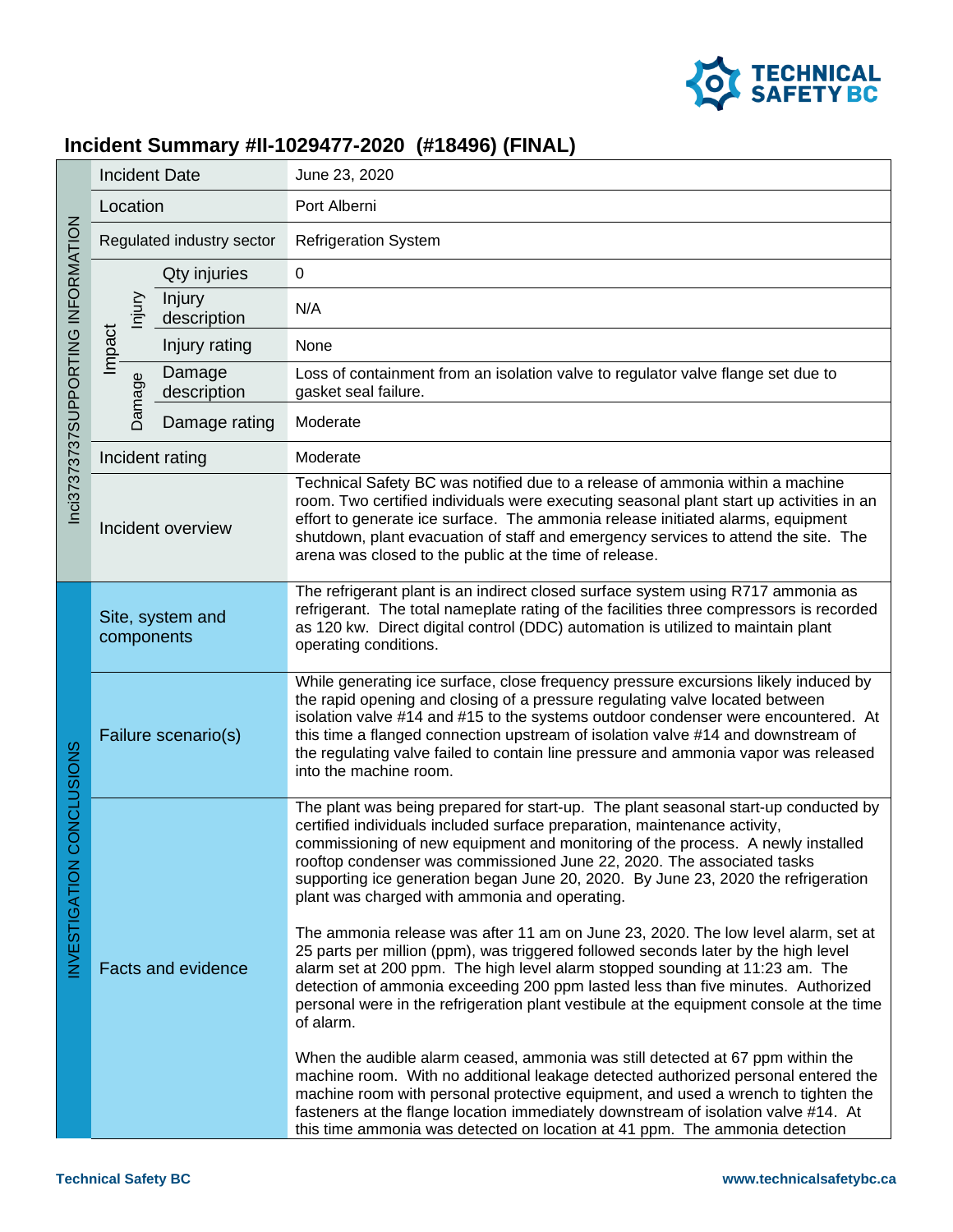

## **Incident Summary #II-1029477-2020 (#18496) (FINAL)**

|                                           | ranged from 41 ppm to 0 ppm completely dissipating in less than five minutes after<br>tightening the fasteners. No loss of containment was reported during post incident<br>valve testing. Gasket and gasket seating surface damage is not suspected. The<br>valve actuator was temporarily overridden to remain open until it was determined<br>why the valve was actuating erratically during operation. Post incident testing of the<br>regulating valve confirmed an actuator differential pressure was set at the<br>recommended value of five pounds per square inch (psi.). Prior to the ammonia<br>release a compressor outlet piping gage was observed ranging between 150 psi. to<br>175 psi. in approximately 5 second cycles. The intermittent pressure spikes are<br>likely the result of the regulating valve cycling closed. 175 psi. is within the<br>refrigeration system's design pressure and over pressurization is not suspected. It<br>was reported that no adverse vibrations were encountered during start-up,<br>mechanical damage is not likely a contributing factor contributing to the ammonia<br>release. The DDC system was installed at the time of facility construction by a<br>controls contractor and later serviced by separate contractors. Changes in service<br>providers since construction of the facility has occurred. The current DDC<br>maintenance and plant maintenance activities are provided by separate service<br>providers. DDC programming changes likely occurred since facility construction. |
|-------------------------------------------|--------------------------------------------------------------------------------------------------------------------------------------------------------------------------------------------------------------------------------------------------------------------------------------------------------------------------------------------------------------------------------------------------------------------------------------------------------------------------------------------------------------------------------------------------------------------------------------------------------------------------------------------------------------------------------------------------------------------------------------------------------------------------------------------------------------------------------------------------------------------------------------------------------------------------------------------------------------------------------------------------------------------------------------------------------------------------------------------------------------------------------------------------------------------------------------------------------------------------------------------------------------------------------------------------------------------------------------------------------------------------------------------------------------------------------------------------------------------------------------------------------------------------------------------------------|
| <b>Causes and</b><br>contributing factors | The loss of containment at a mechanical flanged joint was likely caused by relaxation<br>of the mechanical fasteners. Fastener relaxation can be expected when utilized in<br>systems experiencing fluctuating thermal conditions, vibration or advanced length of<br>service. Fastener relaxation can be controlled with fastener torque procedures,<br>inspection intervals or eliminating mechanical flanged connections with welded<br>connections.<br>Contributing factors likely include the direct digital control systems logic not updated.<br>A rapidly opening and closing pressure regulating valve. Possible contributing<br>factors include a recent condenser installation.<br>Testing and updating of the DDC system's programming to accommodate plant<br>changes could eliminate undesired plant equipment response.                                                                                                                                                                                                                                                                                                                                                                                                                                                                                                                                                                                                                                                                                                                 |